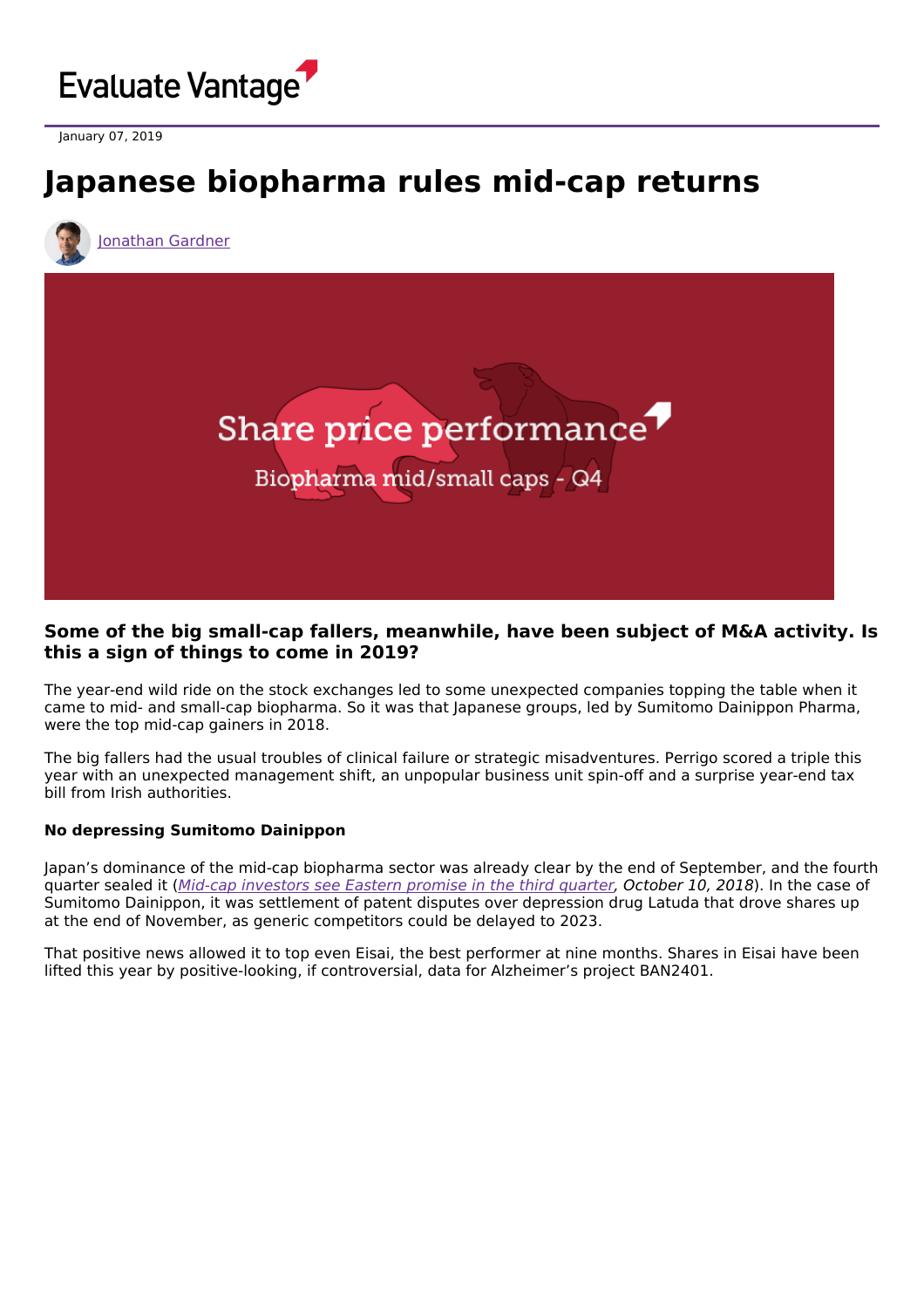| Mid cap (\$5-25bn): top risers and fallers in 12 months |                     |                                     |                           |  |
|---------------------------------------------------------|---------------------|-------------------------------------|---------------------------|--|
|                                                         | $12$ -mth<br>change | Market cap<br>at Dec 31<br>$(\$bn)$ | $12-$ mth<br>change (\$m) |  |
| <b>Top 5 risers</b>                                     |                     |                                     |                           |  |
| Sumitomo Dainippon Pharma (¥)                           | 109%                | 12.3                                | 6,323                     |  |
| Eisai (¥)                                               | 33%                 | 22.4                                | 5,193                     |  |
| Taisho Pharmaceutical Holdings<br>$(*)$                 | 23%                 | 8.8                                 | 1,498                     |  |
| Daiichi Sankyo (¥)                                      | 20%                 | 22.1                                | 3,289                     |  |
| Ipsen $(\epsilon)$                                      | 13%                 | 10.9                                | 989                       |  |
| <b>Top 5 fallers</b>                                    |                     |                                     |                           |  |
| Perrigo Company (\$)                                    | (56%)               | 5.3                                 | (7,015)                   |  |
| Aspen Pharmacare (ZAR)                                  | (51%)               | 4.2                                 | (6, 139)                  |  |
| Alkermes (\$)                                           | (46%)               | 4.6                                 | (3,961)                   |  |
| Nektar Therapeutics (\$)                                | (45%)               | 5.7                                 | (3,921)                   |  |
| Bluebird Bio (\$)                                       | (44%)               | 5.4                                 | (3, 476)                  |  |

The only non-Japanese group in the risers was Ipsen, which has benefited from its partnership with Exelixis on Cabometyx as well as strong signals that it intends to expand in oncology and the US market.

Perrigo's plan to spin out its generic drug unit and focus on consumer health was not taken well by investors. But then it went through its third chief executive transition in as many years, with Murray Kessler taking the reins in October. Then Irish tax authorities hit it with a \$1.8bn tax assessment as the year closed, making its domicile there look a little less beneficial.

Speaking of Irish-domiciled companies, Alkermes was hit repeatedly by setback for depression drug ALKS 5461, the last of which was a negative FDA advisory committee vote ([Alkermes](https://www.evaluate.com/vantage/articles/news/corporate-strategy/alkermes-gets-decisive-thumbs-down) gets decisive thumbs down, November 2, 2018). A turnaround could occur if the FDA were to overrule its expert advisors, an unlikely scenario, or with continuing positive news for schizophrenia project ALKS 3831.

Nektar's shares collapsed over the fading promise of its IL-2-stimulating project NKTR-214, which had a disastrous Asco [presentation,](https://www.evaluate.com/vantage/articles/events/conferences/sitc-2018-nektars-big-reveal-falls-flat) and failed to recover with fuller data later in the year (SITC 2018 - Nektar's big reveal falls flat, November 11, 2018). And Bluebird Bio has stumbled as its much-hyped sickle-cell and beta thalassemia gene therapy Lentiglobin faces commercial doubts.

### **Fish oil and snake oil**

Amarin was the winner among small-cap companies, with Vascepa scoring a surprise smash hit in Reduce-It, its cardiovascular outcomes study (Amarin lands the catch of a [lifetime](https://www.evaluate.com/vantage/articles/news/trial-results/amarin-lands-catch-lifetime), September 24, 2018). The readout, showing that Vascepa reduced a patient's relative risk of a major cardiovascular event by 25%, compared with placebo – far better than other cardiovascular agents have managed – bumped Amarin's share price up 250%. Forecast 2024 sales for Vascepa have more than doubled since those data were announced.

In keeping with the theme of Japanese biotech outperforming the rest of the world, Sanbio was lifted by data suggesting its stem cell project SB623 showed benefit in traumatic brain injury patients.